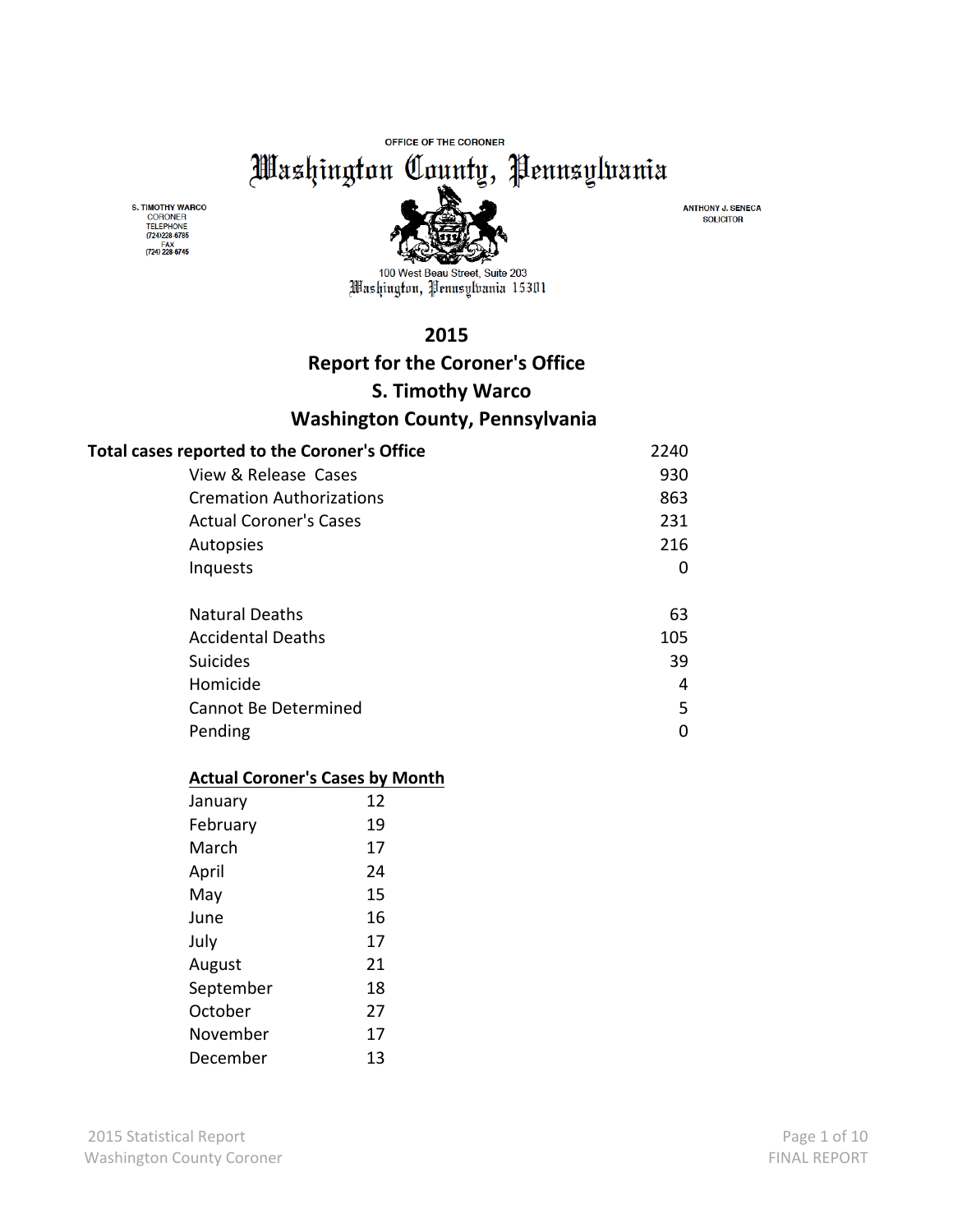# **Violent or Accidental Deaths:** 139

| <b>Highway Fatalities</b> | 21<br>17            |
|---------------------------|---------------------|
| Operator                  |                     |
| Passenger<br>Pedestrian   | 2<br>$\overline{2}$ |
|                           |                     |
| <b>Quad Accidents</b>     | 0                   |
| Operator                  | 0                   |
| Passenger                 | 0                   |
| Pedestrian                | 0                   |
| <b>Suicides</b>           | 35                  |
| Asphyxiation              | 0                   |
| <b>Carbon Monoxide</b>    | 0                   |
| Drowning                  | 0                   |
| Exanguination             | $\mathbf{1}$        |
| <b>GSW Head</b>           | 17                  |
| <b>GSW-Multi</b>          | 0                   |
| <b>GSW Trunk</b>          | $\overline{2}$      |
| <b>GSW Stomach</b>        | 0                   |
| Hanging                   | 15                  |
| <b>Huffing</b>            | 0                   |
| Jumped                    | 0                   |
| Overdose                  | 0                   |
| Shotgun Wound             | 0                   |
| <b>Homicides</b>          | 3                   |
| <b>BFT - Head</b>         | 0                   |
| Drowning                  | 0                   |
| <b>Falls</b>              | 0                   |
| Exanguination             | 0                   |
| GSW - Head                | 2                   |
| <b>GSW-Multi</b>          | $\mathbf{1}$        |
| <b>GSW - Trunk</b>        | 0                   |
| GSW - Stomach             | 0                   |
| Post-Surgical             | 0                   |
| Stab Wound                | 0                   |
| Unknown                   | 0                   |
| Vehicular                 | 0                   |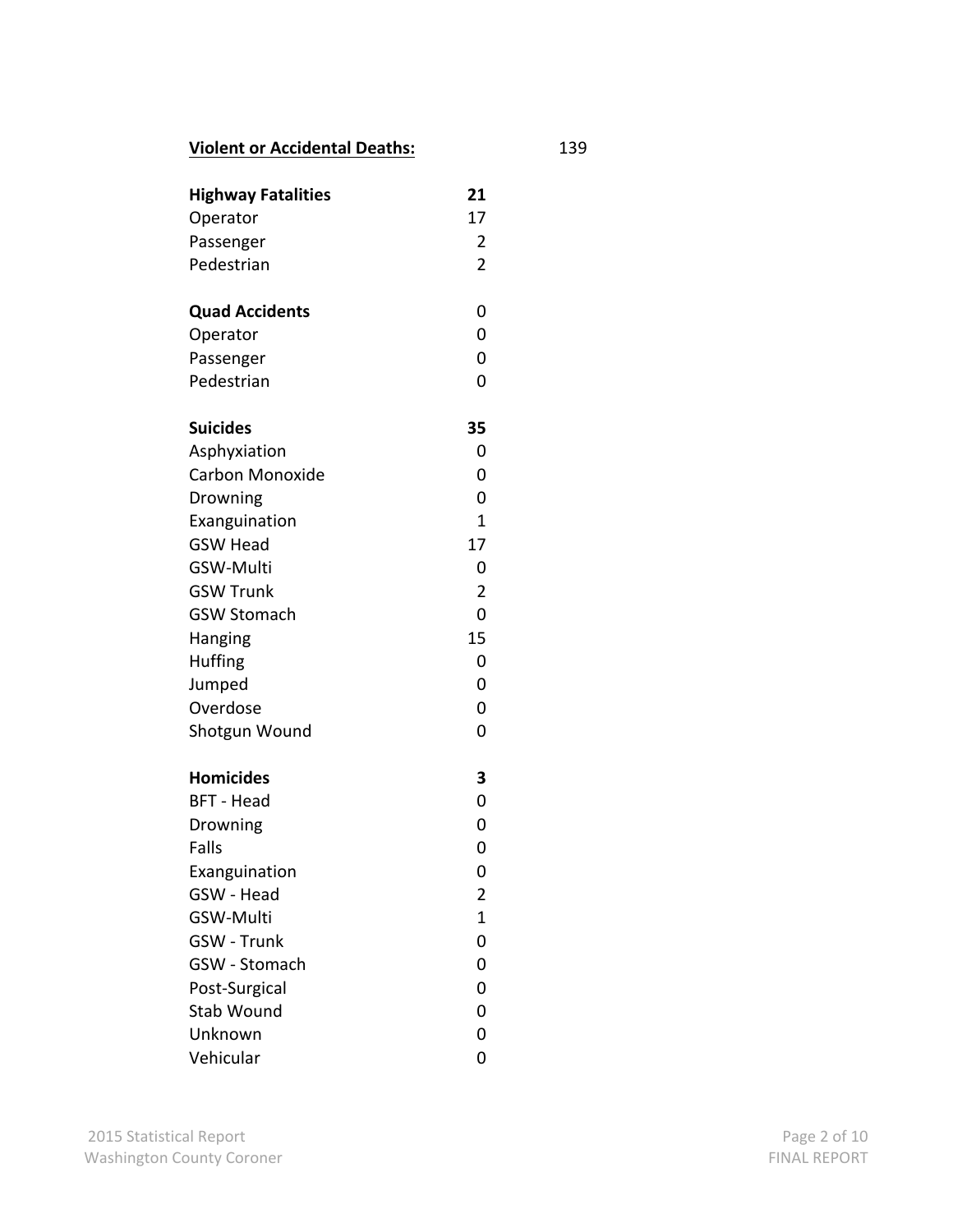| <b>Accidents</b>     |   |
|----------------------|---|
| Asphyxiation         | 1 |
| Cold Exposure        | 2 |
| Drowning             | 1 |
| <b>Electrocution</b> | O |
| Falls                | O |
| Fire                 | O |
| Industrial Accident  | O |
| Obstruction/Airway   | O |
| Post-Surgical        | O |
| Prior Injury         | 2 |
| Smoke Inhalation     | 1 |
| Tree Fall            |   |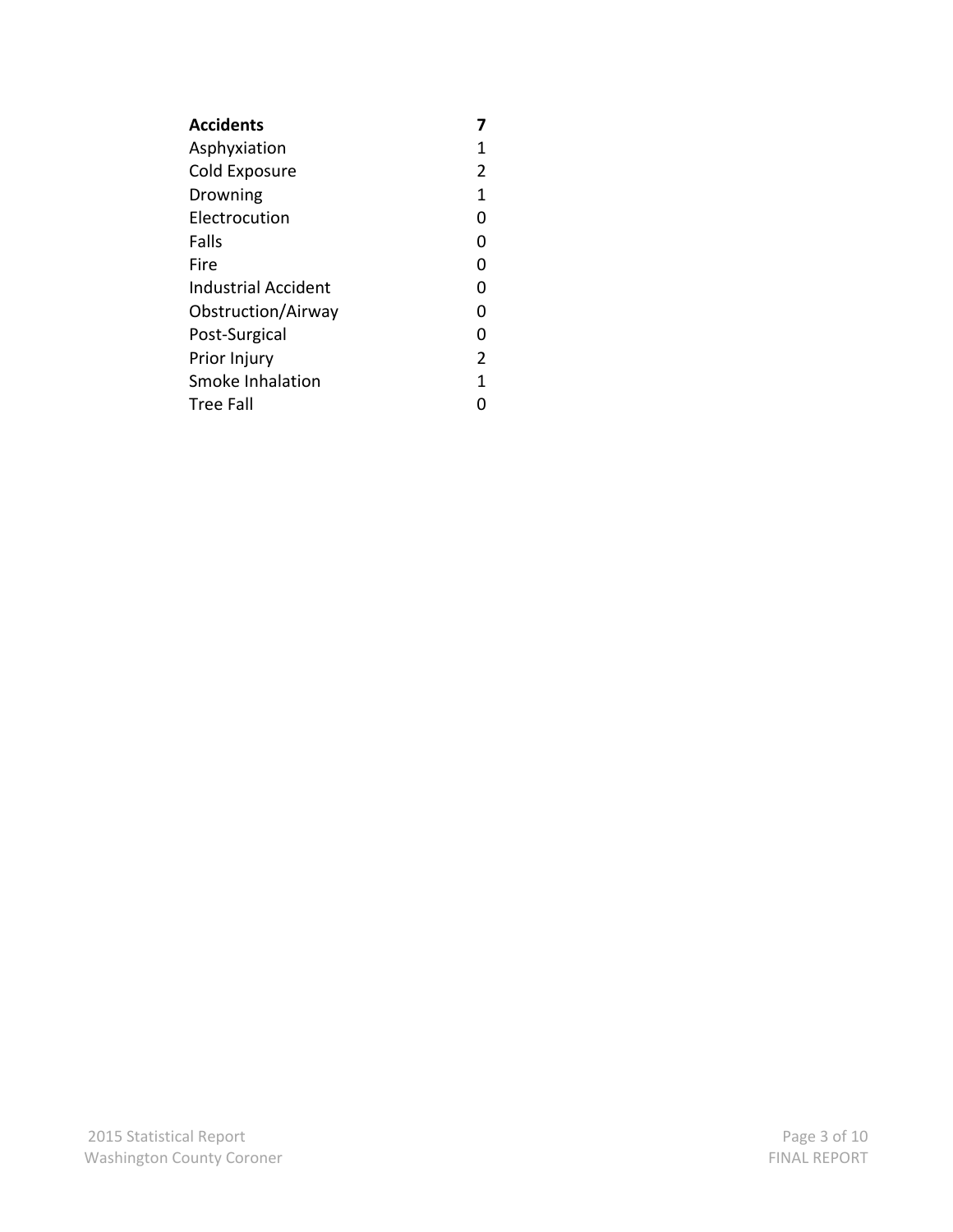| <b>Deaths by Drug Overdose</b>     |                | 73 |
|------------------------------------|----------------|----|
| <b>Combined Drug Toxicity</b>      |                | 47 |
|                                    |                |    |
| <b>Total Heroin-Related Deaths</b> |                | 38 |
| Heroin Combined with Other Drugs   |                | 25 |
| Heroin-Only Deaths                 |                | 13 |
|                                    |                |    |
| <b>One Drug</b>                    | 26             |    |
| Alcohol                            | 2              |    |
| Cocaine                            | $\overline{2}$ |    |
| Fentanyl                           | 2              |    |
| Heroin                             | 13             |    |
| Methadone                          | 2              |    |
| Morphine                           | 1              |    |
| Oxycodone                          | 1              |    |
| Oxymorphone                        | 3              |    |
|                                    |                |    |
| <b>Two Drugs</b>                   | 24             |    |
| Alcohol, Heroin                    | 2              |    |
| Alcohol, Hydrocodone               | 1              |    |

| Oxymorphone              | 3              |
|--------------------------|----------------|
| <b>Two Drugs</b>         | 24             |
| Alcohol, Heroin          | 2              |
| Alcohol, Hydrocodone     | 1              |
| Alcohol, Oxycodone       | 1              |
| Alprazolam, Diazepam     | 1              |
| Alprazolam, Oxymorphone  | 1              |
| Alprazolam, Heroin       | 4              |
| Buprenorphine, Clonazepa | 1              |
| Cocaine, Fentanyl        | $\overline{2}$ |
| Cocaine, Heroin          | 4              |
| Fentanyl, Heroin         | 6              |
| Hydrocodone, Oxymorphc   | 1              |
|                          |                |

| <b>Three Drugs</b>                 | 14 |
|------------------------------------|----|
| Alcohol, Alprazolam, Oxycodone     | 1  |
| Alcohol, Benzodiazepines, Fentanyl | 1  |
| Alprazolam, Clonazepam, Heroin     | 1  |
| Alprazolam, Diazepam, Heroin       | 1  |
| Alprazolam, Heroin, Hydrocodone    | 1  |
| Alprazolam, Heroin, Oxycodone      | 1  |
| Buprenorphine, Cocaine, Oxycodone  | 1  |
| Cocaine, Heroin, Oxycodone         | 1  |
| Cocaine, Fentanyl, Heroin          | 2  |
| Fentanyl, Heroin, Oxycodone        | 1  |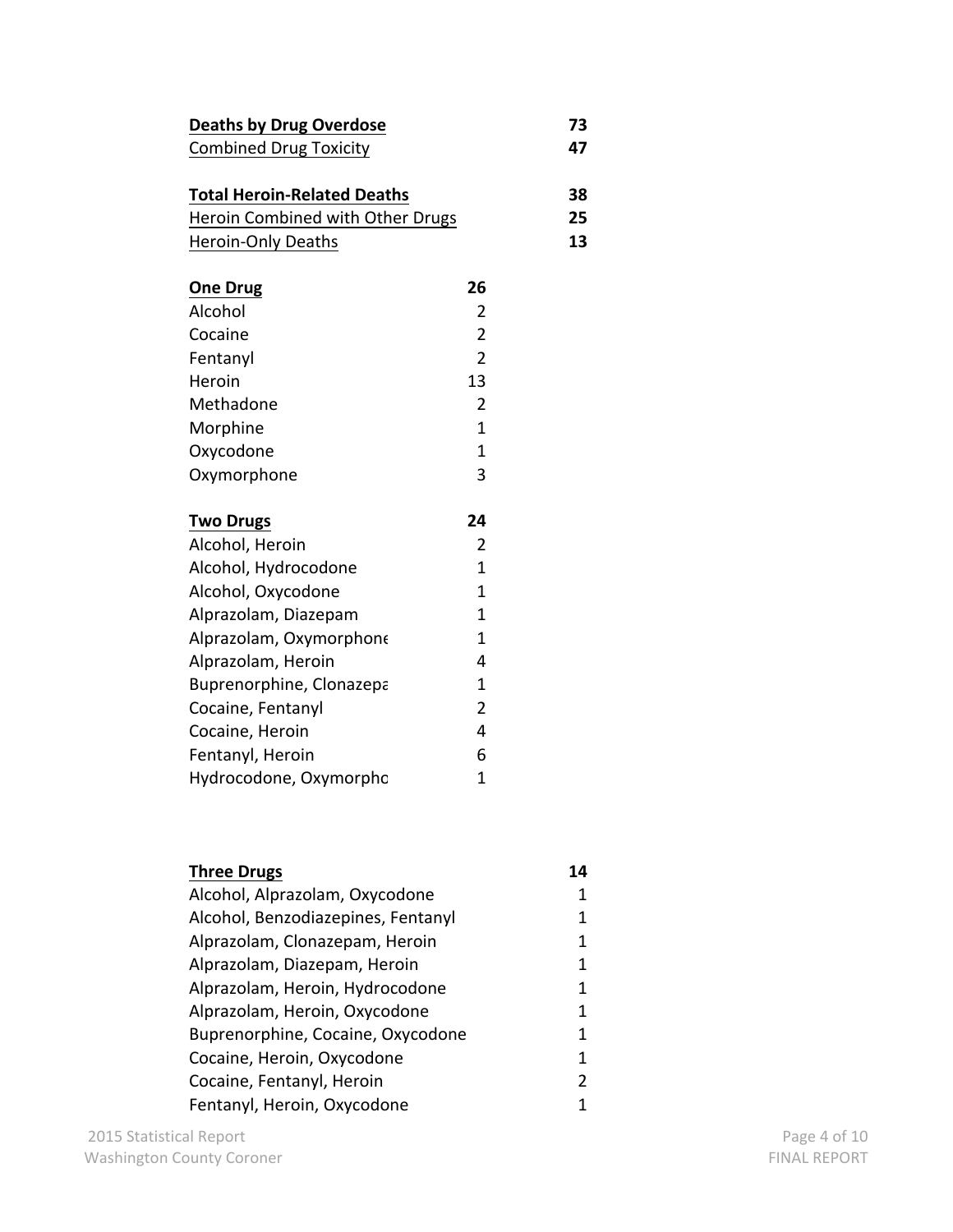| Fentanyl, Morphine, Oxymorphone            |  |
|--------------------------------------------|--|
| Hydrocodone, Oxycodone, Oxymorphor         |  |
| Morphine, Oxycodone, Oxymorphone           |  |
|                                            |  |
| <b>Four Drugs</b>                          |  |
| Alcohol, Benzodiazepines, Fentanyl, Heroin |  |
|                                            |  |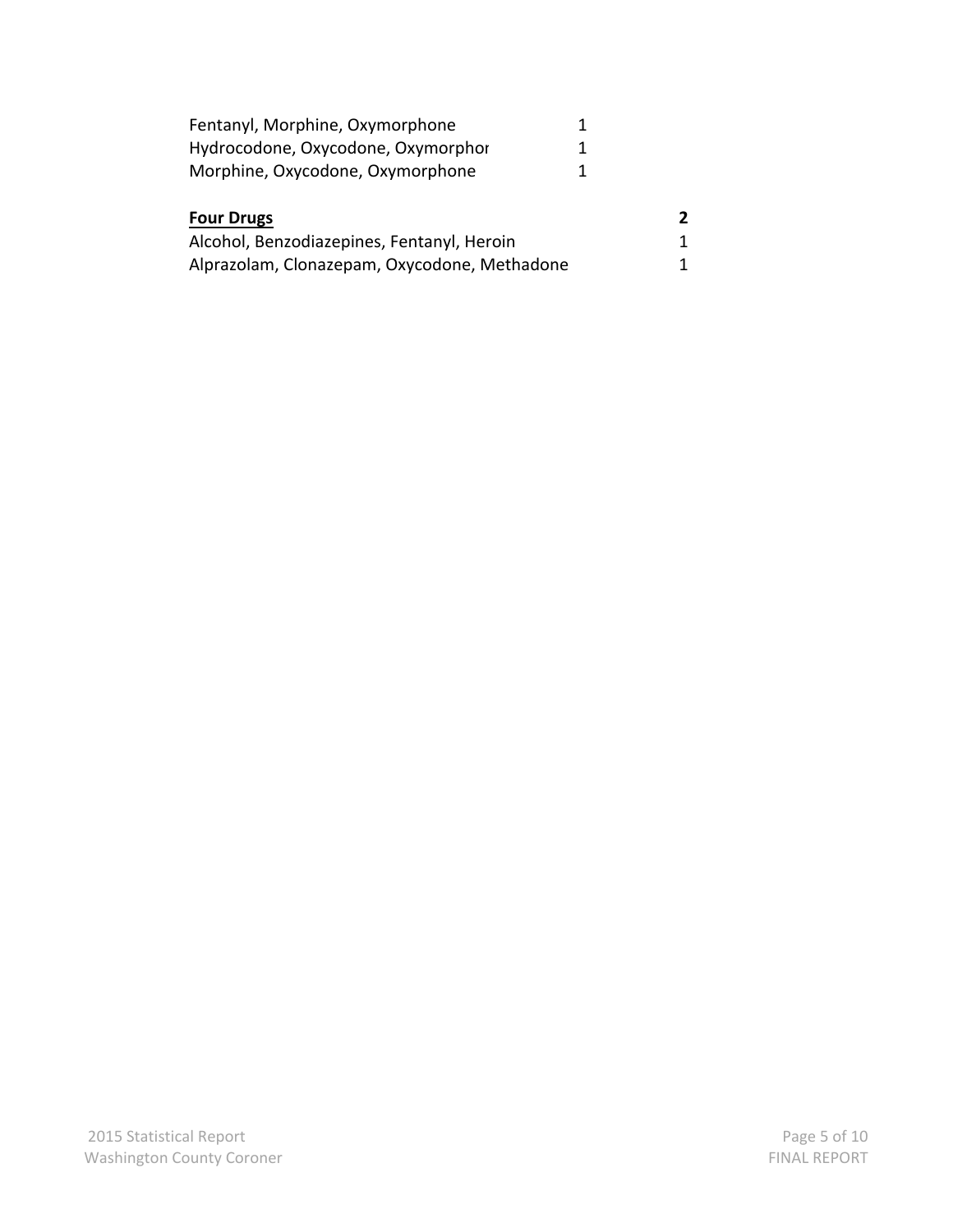### **Five Drugs 0**

| <b>Drug Overdoses</b> | 73 |
|-----------------------|----|
| Male                  | 48 |
| Female                | 25 |

# **Age Breakdown**

| $1 - 9$   | 0  |
|-----------|----|
| $10 - 19$ | 1  |
| $20 - 29$ | 12 |
| 30-39     | 22 |
| 40-49     | 17 |
| 50-59     | 13 |
| 60-69     | 1  |
| 70-79     | 0  |
| 80-89     | 0  |
| 90-99     | ი  |
|           |    |

# **Suicide 39**

| Male   | 32 |
|--------|----|
| Female |    |

# **Age Breakdown**

| $1 - 9$                   | U              |
|---------------------------|----------------|
| 10-19                     | 4              |
| $20 - 29$                 | $\overline{2}$ |
| 30-39                     | 7              |
| 40-49                     | 7              |
| 50-59                     | 11             |
| 60-69                     | 4              |
| 70-79                     | 4              |
| 80-89                     | 0              |
| 90-99                     | 0              |
|                           |                |
| <b>Highway Fatalities</b> | 20             |

| Male   | 15 |
|--------|----|
| Female |    |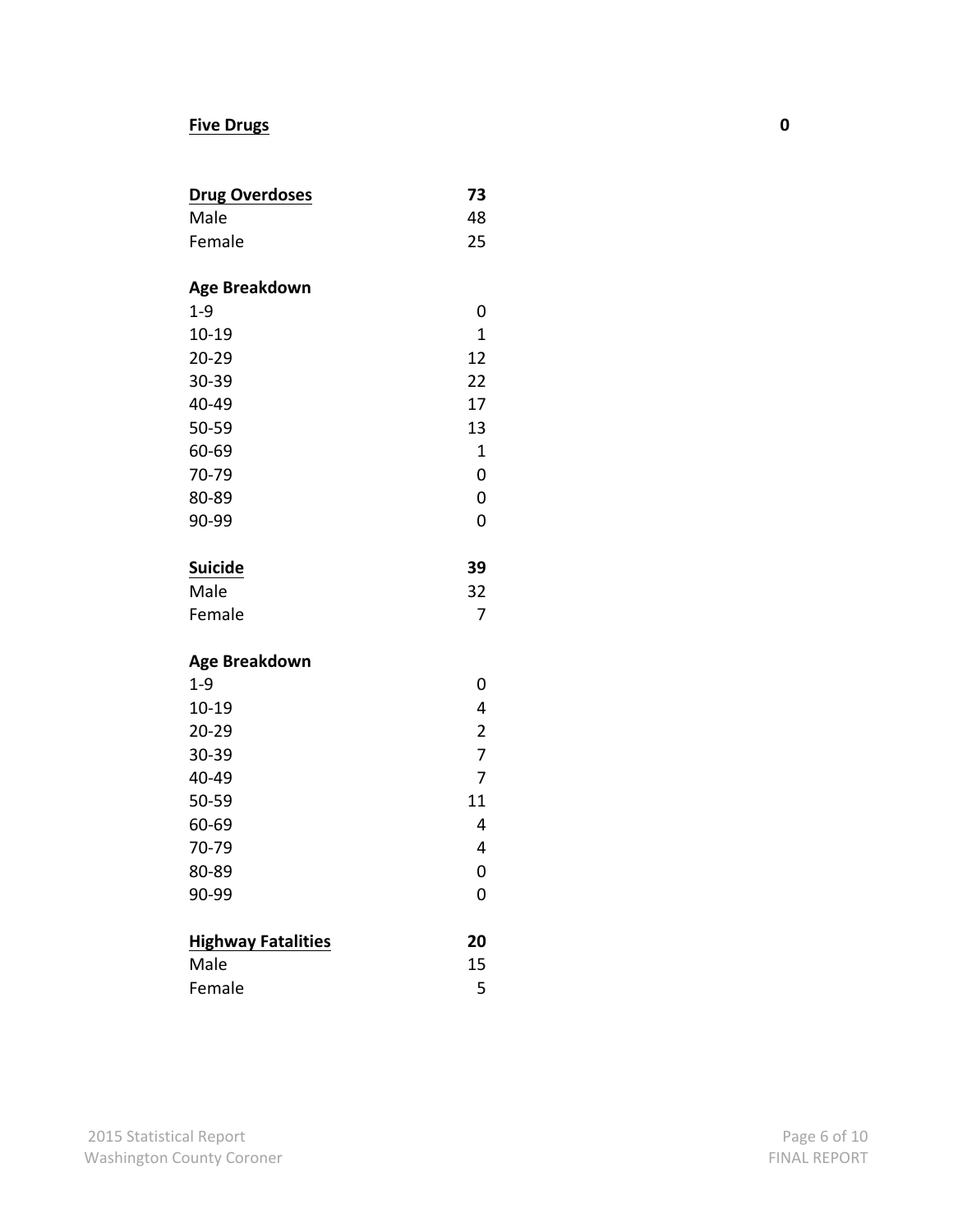#### **Age Breakdown**

| $1 - 9$   | 0           |
|-----------|-------------|
| $10 - 19$ | $\mathbf 1$ |
| $20 - 29$ | 6           |
| 30-39     | $\mathbf 1$ |
| 40-49     | 3           |
| 50-59     | 8           |
| 60-69     | $\mathbf 1$ |
| 70-79     | 0           |
| 80-89     | 0           |
| 90-99     | ი           |

# **Homicide**

| Male   |  |
|--------|--|
| Female |  |

**4**

**0**

0

0

### **Age Breakdown**

| $1 - 9$   |   |
|-----------|---|
| $10 - 19$ | 0 |
| $20 - 29$ | 1 |
| 30-39     | 0 |
| 40-49     | 1 |
| 50-59     | 1 |
| 60-69     | 1 |
| 70-79     | 0 |
| 80-89     | 0 |
| 90-99     | O |

### **Quad Accidents**

| Male   |  |
|--------|--|
| Female |  |

### **Age Breakdown**

| ი |
|---|
| O |
| O |
| O |
| ი |
| U |
| O |
| O |
|   |
|   |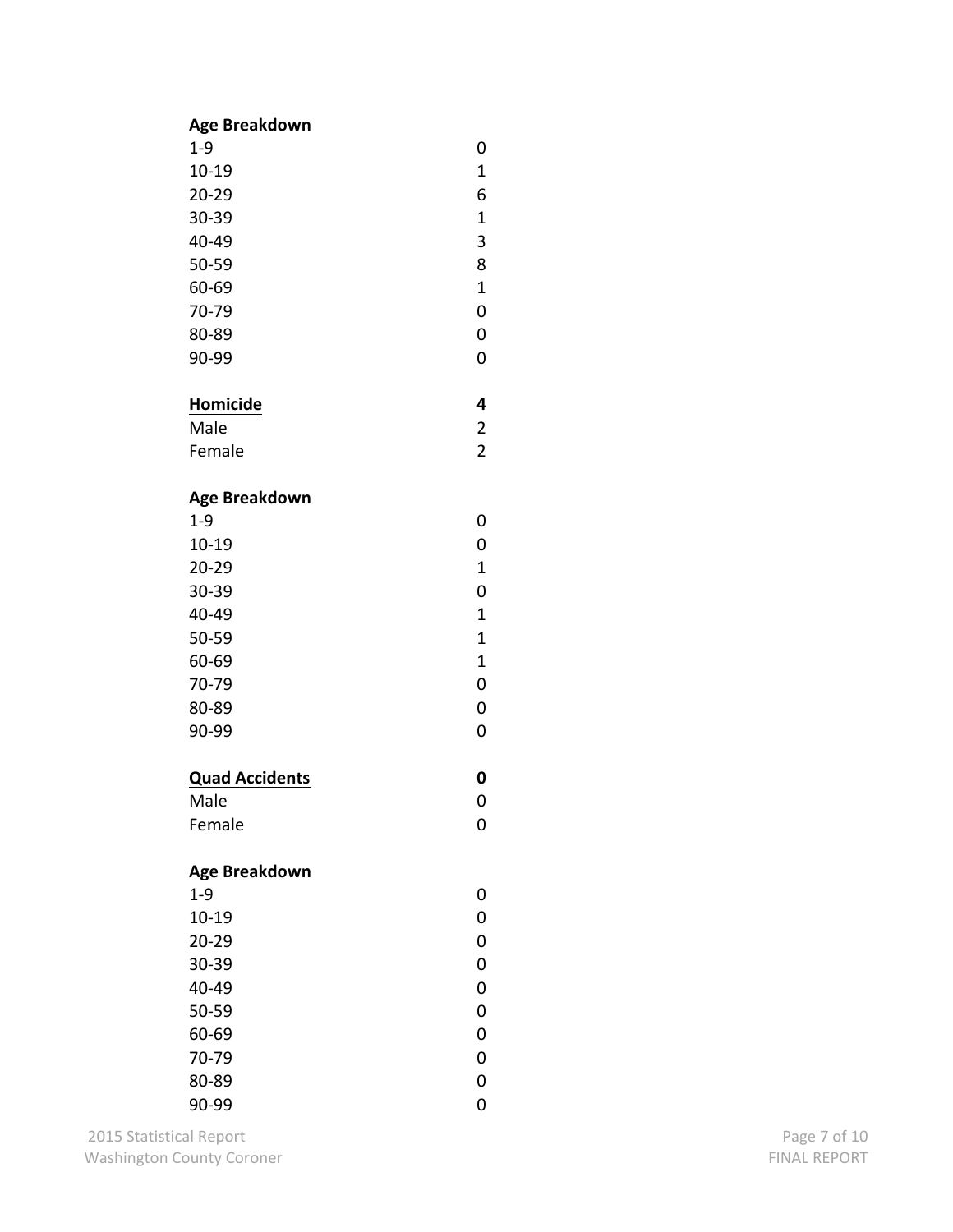| <b>YEAR</b>  | <b>SUICIDES</b> | <b>HOMICIDES</b> | <b>HIGHWAY</b><br><b>FATALITIES</b> | <b>DRUGS</b>                              |
|--------------|-----------------|------------------|-------------------------------------|-------------------------------------------|
| 1992         | 27              | 5                | 40                                  |                                           |
|              | 25              | 5                | 32                                  | $\overline{\mathbf{c}}$<br>$\overline{3}$ |
| 1993         |                 |                  |                                     |                                           |
| 1994         | 24              | 10               | 17                                  | 4                                         |
| 1995         | 20              | 3                | 17                                  | 6                                         |
| 1996         | 16              | $\overline{1}$   | 18                                  | 10                                        |
| 1997         | 24              | 5                | 23                                  | 6                                         |
| 1998         | 20              | 6                | 13                                  | $\overline{7}$                            |
| 1999         | 22              | 5                | 29                                  | 11                                        |
| 2000         | 19              | 3                | 25                                  | 4                                         |
| 2001         | 25              | 3                | 21                                  | 9                                         |
| 2002         | 27              | 8                | 28                                  | 23                                        |
| 2003         | 14              | 4                | 26                                  | 28                                        |
| 2004         | 20              | $\overline{2}$   | 19                                  | 23                                        |
| 2005         | 17              | 5                | 22                                  | 20                                        |
| 2006         | 29              | $\overline{2}$   | 15                                  | 23                                        |
| 2007         | 18              | 5                | 23                                  | 17                                        |
| 2008         | 30              | 7                | 26                                  | 18                                        |
| 2009         | 32              | 6                | 28                                  | 12                                        |
| 2010         | 18              | 7                | 16                                  | 31                                        |
| 2011         | 30              | 7                | 27                                  | 46                                        |
| 2012         | 27              | 5                | 23                                  | 36                                        |
| 2013         | 27              | 6                | 14                                  | 58                                        |
| 2014         | 28              | 8                | 13                                  | 36                                        |
| 2015         | 39              | 4                | 20                                  | 73                                        |
| <b>TOTAL</b> | 578             | 122              | 535                                 | 506                                       |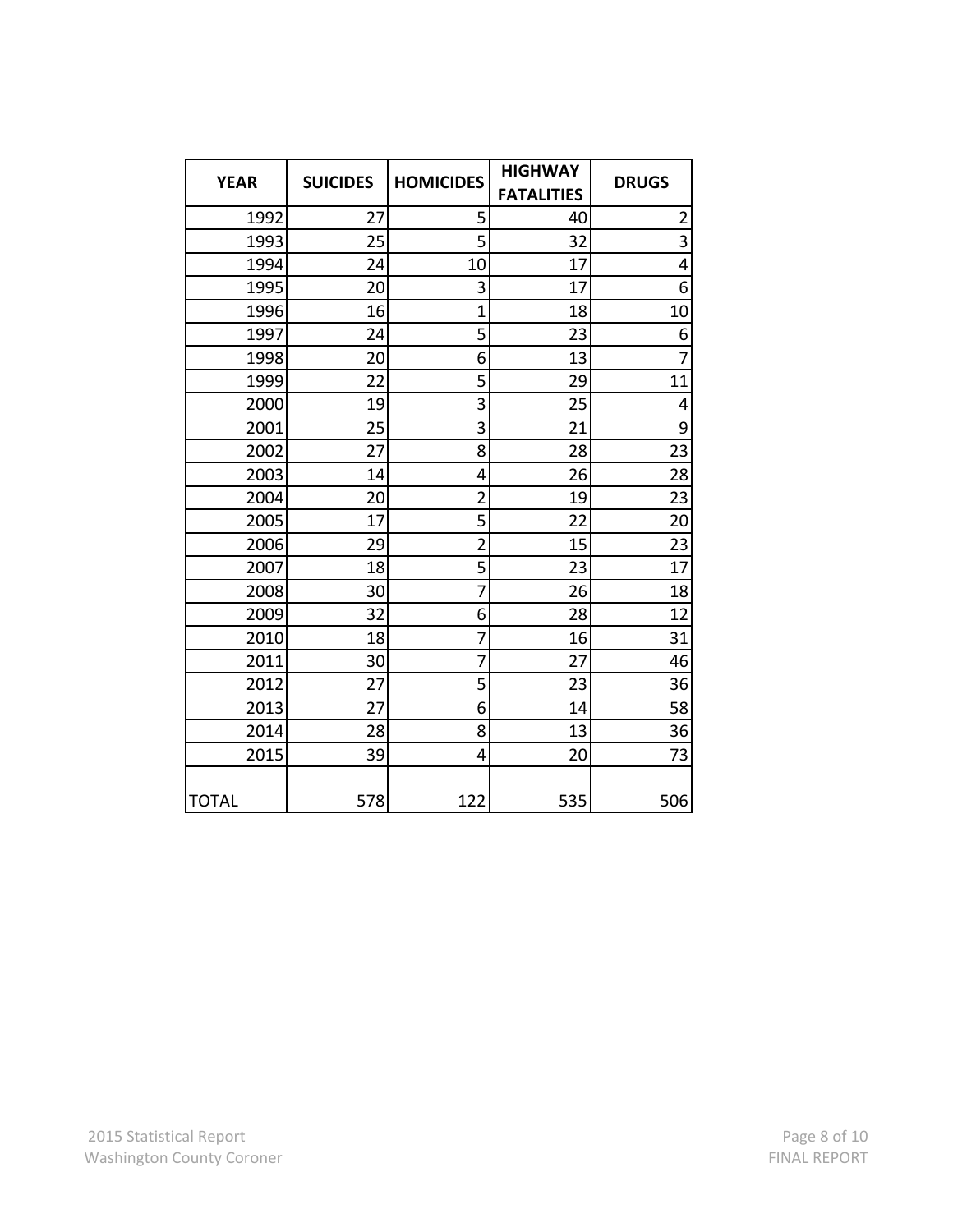# Cases investigated during the term of S. Timothy Warco, Coroner

| <b>YEAR</b> | <b>ACTUAL</b><br><b>CORONER'S</b><br><b>CASES</b> | <b>CASES</b><br><b>REPORTED</b> | <b>INQUESTS</b> | <b>AUTOPSIES</b> |
|-------------|---------------------------------------------------|---------------------------------|-----------------|------------------|
| 1992        | 285                                               | 841                             | 3               | 61               |
| 1993        | 232                                               | 816                             | $\overline{7}$  | 64               |
| 1994        | 159                                               | 794                             | $\overline{1}$  | 84               |
| 1995        | 163                                               | 892                             | $\overline{1}$  | 100              |
| 1996        | 140                                               | 922                             | 0               | 90               |
| 1997        | 166                                               | 933                             | $\overline{1}$  | 97               |
| 1998        | 131                                               | 814                             | $\mathbf 1$     | 71               |
| 1999        | 162                                               | 860                             | $\overline{0}$  | 96               |
| 2000        | 145                                               | 788                             | 0               | 90               |
| 2001        | 177                                               | 1004                            | 0               | 106              |
| 2002        | 216                                               | 1071                            | 0               | 91               |
| 2003        | 180                                               | 958                             | 0               | 92               |
| 2004        | 180                                               | 1038                            | $\overline{1}$  | 117              |
| 2005        | 189                                               | 1164                            | 0               | 114              |
| 2006        | 182                                               | 1245                            | 0               | 108              |
| 2007        | 183                                               | 1333                            | 0               | 109              |
| 2008        | 224                                               | 1455                            | 0               | 136              |
| 2009        | 204                                               | 1466                            | 0               | 120              |
| 2010        | 197                                               | 1597                            | $\overline{1}$  | 111              |
| 2011        | 249                                               | 1708                            | $\overline{2}$  | 150              |
| 2012        | 207                                               | 1762                            | $\overline{1}$  | 135              |
| 2013        | 218                                               | 1835                            | 0               | 157              |
| 2014        | 309                                               | 1678                            | 0               | 160              |
| 2015        | 231                                               | 2240                            | $\overline{0}$  | 216              |
| Total       | 4729                                              | 29214                           | 19              | 2675             |